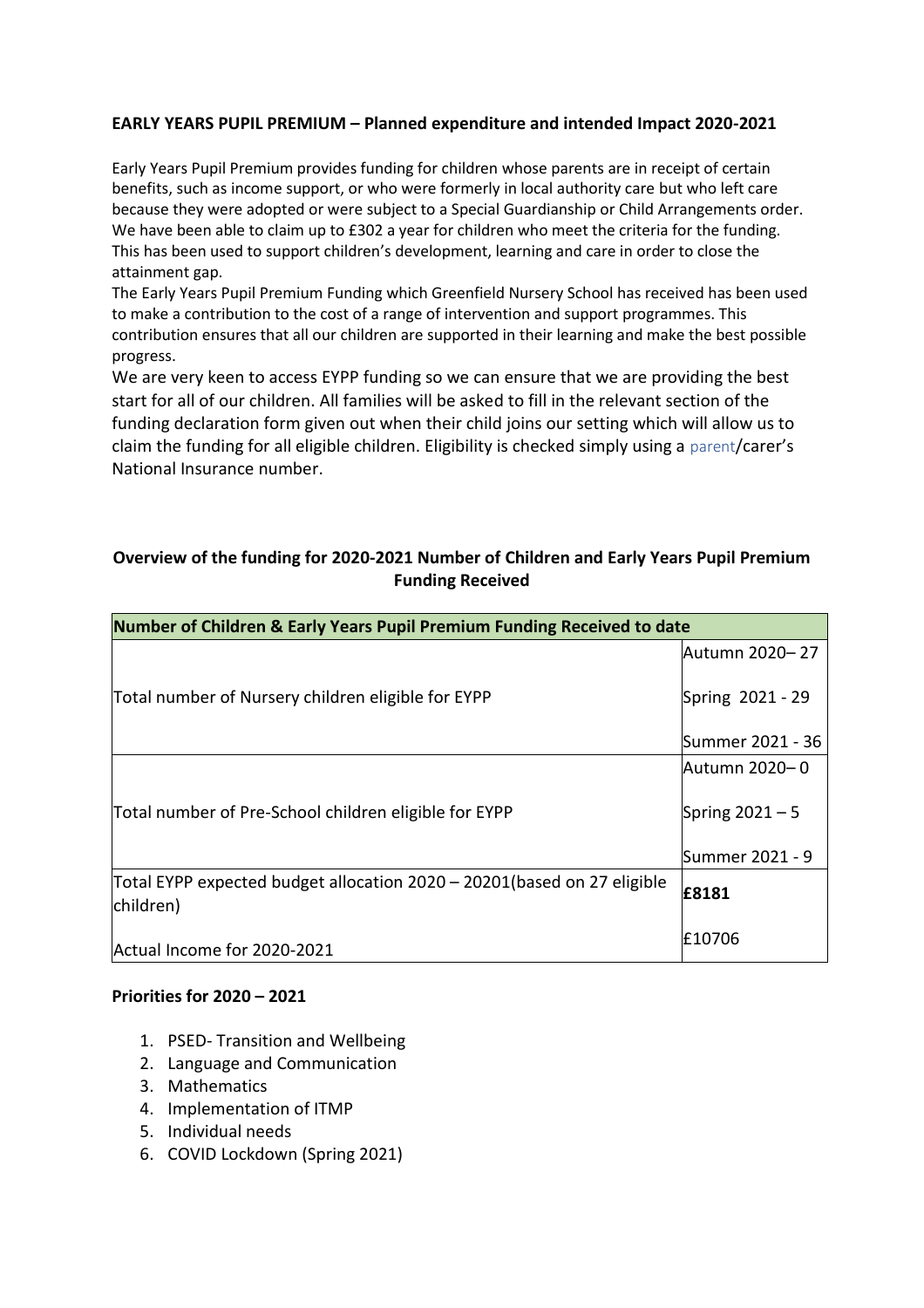| Nature of planned support and expenditure Autumn<br>2020-2021                                                                                                                                                                                                                                                                                                                              | <b>Expected Budget £2727</b> |  |
|--------------------------------------------------------------------------------------------------------------------------------------------------------------------------------------------------------------------------------------------------------------------------------------------------------------------------------------------------------------------------------------------|------------------------------|--|
| Area of need - Personal, Social and Emotional Development -transition and wellbeing                                                                                                                                                                                                                                                                                                        |                              |  |
| Employment of additional part time staff members to assist KPs in supporting<br>$\bullet$<br>transition and wellbeing into Nursery up until December 2020 - £1750<br>Resources to support specific needs and interests - £370<br>$\bullet$<br>Implementation of ITMP to meet children's learning needs- ENVIRONMENT- £0<br>Behaviour support training - £120<br>Starting school books £100 |                              |  |
| Area of Need - Language and Communication Provision                                                                                                                                                                                                                                                                                                                                        |                              |  |
| Wellcomm – assessment and interventions (staffing)                                                                                                                                                                                                                                                                                                                                         |                              |  |
| Area of Need - Individual Provision                                                                                                                                                                                                                                                                                                                                                        |                              |  |
| Fencing of the Nursery Garden - £299                                                                                                                                                                                                                                                                                                                                                       |                              |  |
| Actual Income for Autumn £2667<br>Total Spend: £2639                                                                                                                                                                                                                                                                                                                                       |                              |  |
| Nature of planned support and expenditure Spring 2020-<br>2021                                                                                                                                                                                                                                                                                                                             | <b>Expected Budget £3400</b> |  |
| <b>Area of Need- Communication and language</b>                                                                                                                                                                                                                                                                                                                                            |                              |  |
| resources £600<br>books £130                                                                                                                                                                                                                                                                                                                                                               |                              |  |
| <b>Area of Need-Involvement and Wellbeing</b>                                                                                                                                                                                                                                                                                                                                              |                              |  |
| resources £300                                                                                                                                                                                                                                                                                                                                                                             |                              |  |
| <b>Area of Need- Physical Development</b>                                                                                                                                                                                                                                                                                                                                                  |                              |  |
| Pre-School garden £500                                                                                                                                                                                                                                                                                                                                                                     |                              |  |
| Area of Need- COVID Lockdown                                                                                                                                                                                                                                                                                                                                                               |                              |  |
| Vouchers £725                                                                                                                                                                                                                                                                                                                                                                              |                              |  |
| Total Spend: £2255 (28.01.2021)                                                                                                                                                                                                                                                                                                                                                            |                              |  |
| Nature of planned support and expenditure Summer 2021 Expected Budget £4500                                                                                                                                                                                                                                                                                                                |                              |  |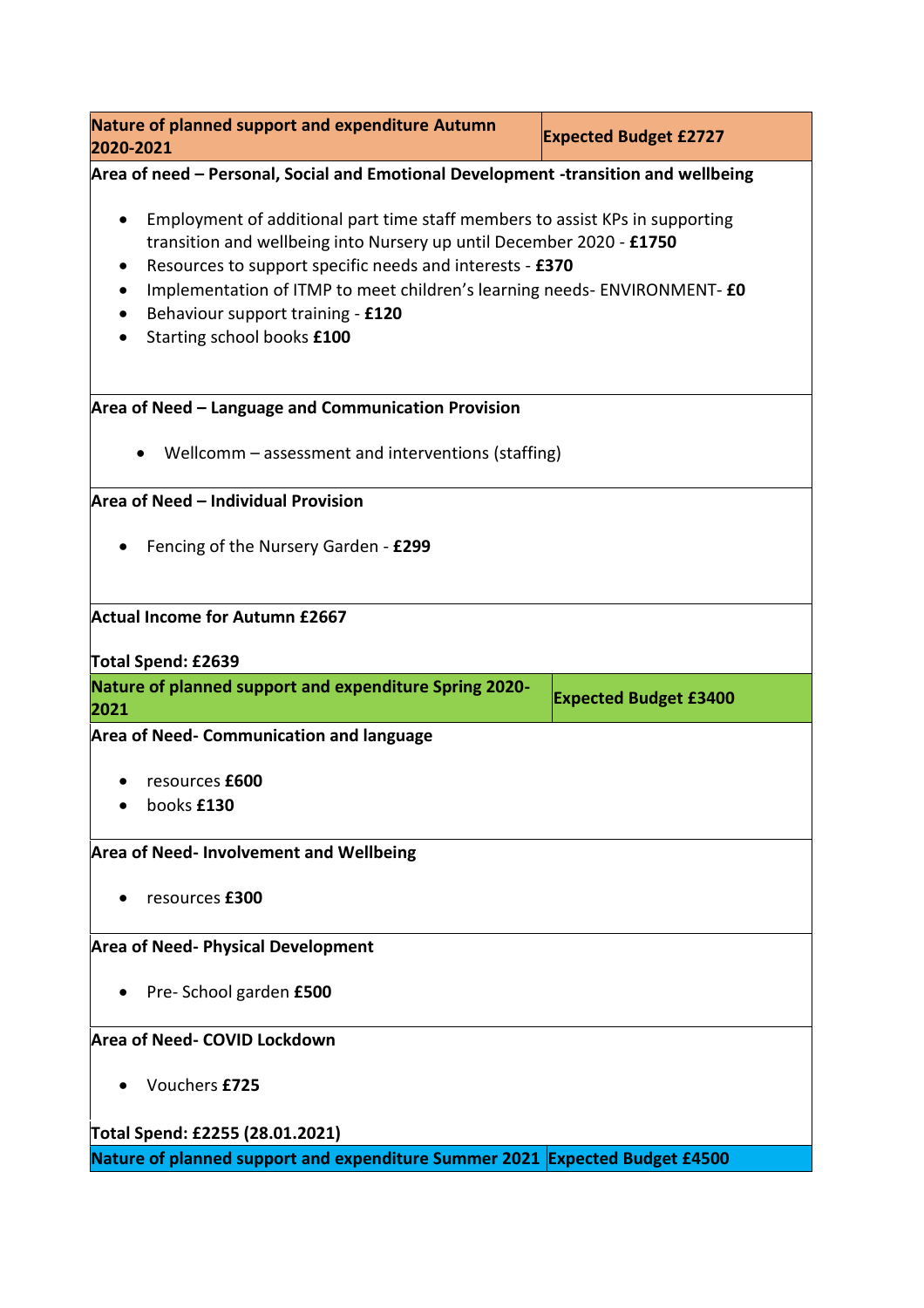## **Area of need- Nurture**

Staffing

## **Area of need- Communication and language**

- Resources
- Staffing

## **Area of need- Individual needs**

- Resources
- Additional staffing
- Training

#### **Area of need- Transition**

• Staffing

# **Expected Impact of Interventions**

#### **Monitoring the spend**

The interventions are monitored throughout the year by senior leaders. Termly children's progress meetings focus on outcomes for individual children. Progress and attainment is tracked through assessment processes. Meetings with each child's key person and the evidence in individual learning journals as well as information from regular assessments are used to measure the impact of the interventions. Staff moderate their judgements and discuss with colleagues what has worked so that good practice can be developed further.

# **Expected Impact:**

Children entitled to EYPP funding are to make better than expected progress in the prime areas & communication and language.

All children will benefit from an additional adult in the classroom. We should see an increase in children's involvement and wellbeing assessed using Leaven Scales.

All children should benefit from WellComm assessments and intervention. Specific areas of Speaking and Understanding will be targeted during children's play depending on their assessment.

#### **Impact Measures;**

• Early Years Outcomes Statements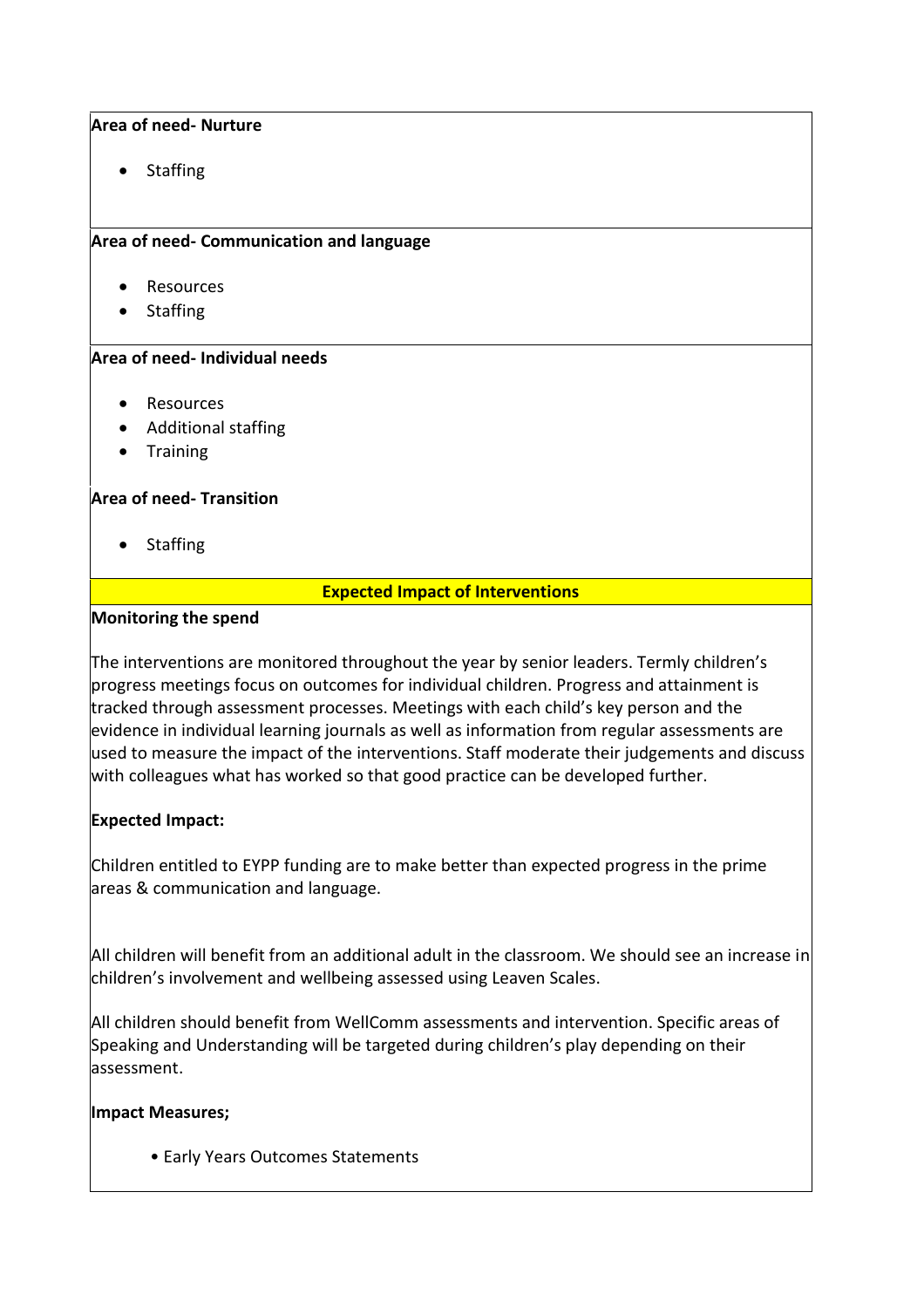- Early Years Development Journal
- Teacher knowledge and learning journals
- Leuven Scales
- Characteristics of Effective Learning
- Wellcomm records

#### **Actual Impact of Interventions**

## **Communication and Language**

#### **Wellcomm**

 Most EYPP children made 2 steps of progress from their starting points. Some met their age-related expectations from this intervention. 2 children were not able to access the assessment and intervention programme. Both identified as having additional learning needs and their assessment was personalised through Learning Plans.

#### **Development matters**

- Most children who have been identified as EYPP who started with us in the autumn term have made expected progress in CL. 60% of children made better than expected progress in communication and language. Some children did not make expected progress (3 steps) however, there were other circumstances that effected their outcome (SEND; Attendance; PSED; EAL and their intervention and assessment was personalised and multi-agency involvement).
- Overall, 80% of all children in Nursey made expected progress or more in CL.

#### **PSED and Wellbeing and Nurture**

Wellbeing was monitored using Leuven scales. We saw increased wellbeing in all children except for one who's needs were personalised in a learning plan.

We completed a case study to show impact of the strategies of intervention used to support PSED and wellbeing. EYPP funded the cost of additional adults

# **Development matters**

 Most children who have been identified as EYPP who started with us in the autumn term have made expected progress in PSED from their starting points. 50 % have made better than expected progress. 12% did not make expected progress. However, there have been circumstances that have affected the outcome and multi-agency involvement initiated to support their needs.